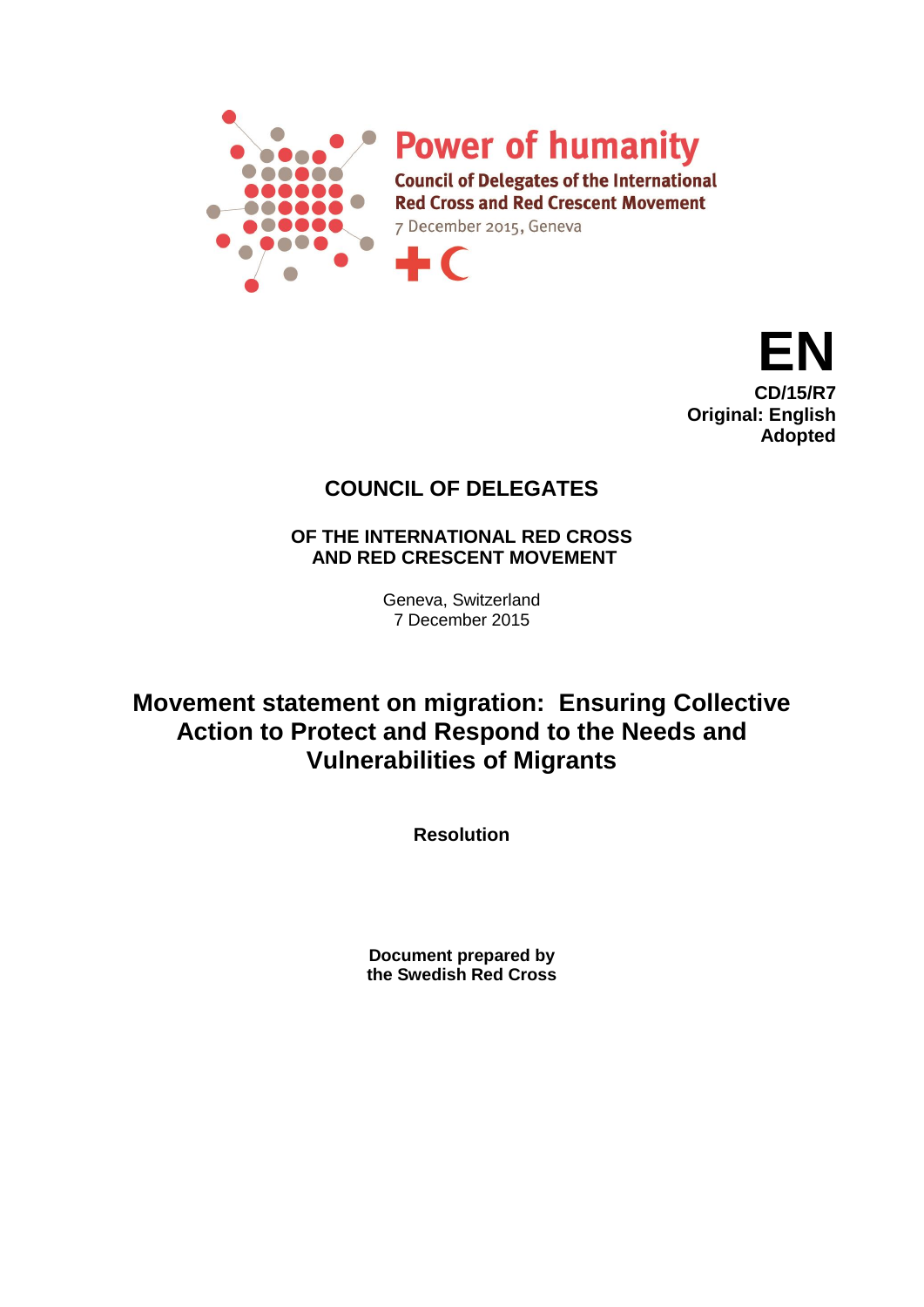## **RESOLUTION**

## **Movement statement on migration: Ensuring Collective Action to Protect and Respond to the Needs and Vulnerabilities of Migrants**

The 2015 Council of Delegates,

*Expressing its deep concern* about the increased vulnerability of migrants mainly due to armed conflict and other emergencies, but also triggered by poverty, climate change and the increasingly dangerous journeys they are forced to take.

*Recognizing that the diverse capacities, needs and vulnerabilities of migrant girls, boys, women and men must be taken into account to address their protection and assistance needs effectively.* 

*Recognizing* that the primary responsibility to assist and protect migrants resides with States; *and reaffirming* the importance of the international and national legal frameworks applicable for the protection of migrants which confer obligations on States;

*Recognizing* the respective roles and mandates of the different components of the International Red Cross and Red Crescent Movement in working to ensure humane and dignified treatment, protection and assistance for migrants; including working to support states to meet their primary responsibility to protect and assist migrants;

*Confirming* the specific auxiliary status and role of National Red Cross and Red Crescent Societies;

*Emphasizing* the importance of humanitarian values and the Fundamental Principles in promoting respect for diversity, non-violence and social inclusion of all migrants;

*Acknowledging* that the Red Cross and Red Crescent Movement must always work in accordance with its Fundamental Principles, including assisting migrants irrespective of their legal status;

*Recalling and reaffirming* Red Cross and Red Crescent Movement commitments to act collectively to protect and respond to the needs of migrants in the resolutions adopted by the International Conference of the Red Cross and Red Crescent (especially in Resolution 1, Annex, Declaration: Together for humanity, Geneva 2007; Resolution 3, Geneva 2011) and the resolutions adopted by the Council of Delegates (Resolution 9, Budapest, 1991; Resolution 7, Birmingham, 1993; Resolution 4, Geneva, 2001; Resolution 10, Geneva 2003, Resolution 5, Geneva 2007; and Resolution 4, Nairobi 2009);

- *1. Commits* to increase and sustain our Red Cross and Red Crescent Movement response aimed at saving lives and improving the protection, health and dignity of migrants without discrimination and irrespective of their legal status, and, where possible, to restoring contact and reunification between separated family members, recording and promoting the search and identification of the missing and dead, and advocating to ensure that protection and humanitarian needs are met;
- *2. Calls upon* States to ensure fulfilment of their existing obligations under international refugee law, international human rights law and international humanitarian law, as